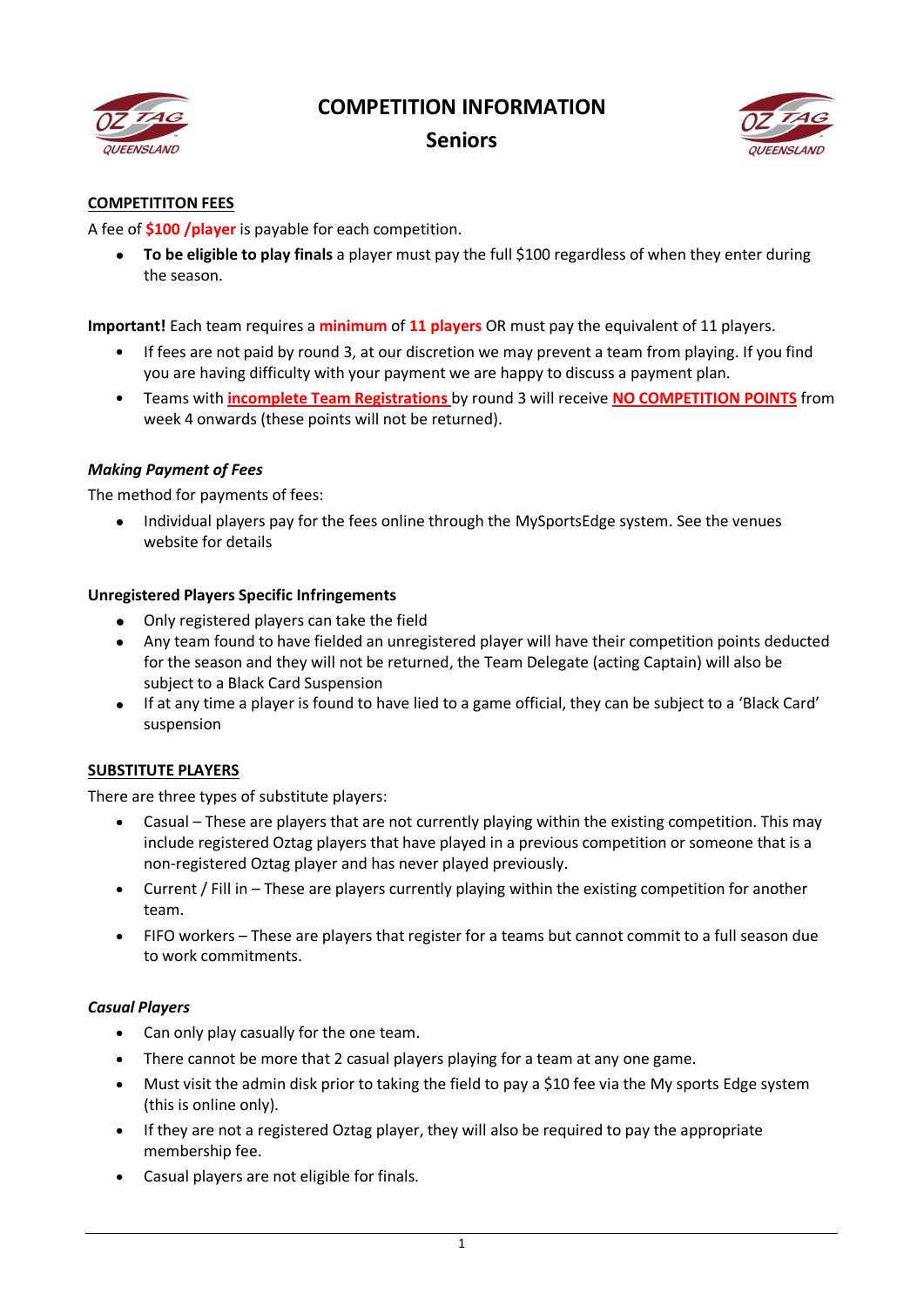# *Fill-In Players*

- Opposing team must agree to the fill-in player/s.
- Maximum of 2 fill-in players per team.
- Fill-in players cannot create subs.
- Each fill-in player will result in 2 points being awarded to the opposing team.
- Fill-in players can only fill in for 1 division below what they are currently registered for i.e. Player is registered in an A Grade Men's team, can only fill in for A and B Grade Men's teams (same applies for mixed).
- Any team that is found not to have followed the above will have their game forfeited.
- If a team breaches the above for a second time their competition points will be removed and not returned.

# *FIFO Players*

- To be determined a FIFO a player must consult with their local Venue Manager.
- FIFO players agree to pay \$10 per game that that play i.e. do not have to pay full fees.
- There can be an unlimited amount of FIFO players on anyone team as long as the full \$1100 team fees is being covered.
- FIFO players will not be considered Fill-In or Casual players i.e. there will be no restrictions or penalties applied when they do play.
	- o This will only occur for teams FIFO players are registered to. If not, they will be considered a casual player.

#### **SHORTS**

- **Official Oztag Shorts** must be worn during competition. These can be purchased at the admin desk on sign-on nights and during the competition (\$25)
- **All Oztag shorts must be purchased via the Venue Manager/venue. Shorts purchased direct by an external supplier (with particular note to sublimated shorts) will not be able to be worn**

# **UNIFORM**

All teams will have until **Round 3** to have their uniforms in order. Uniform requirements are that:

- All players within the team have matching numbered shirts
- **After round 3**, teams that **do not comply** with uniform requirements will give **1 try for each player** to the opposing side before the commencement of the game
- Different colour official Oztag shorts are accepted

#### **COMPETITION DURATION**

- **12 regular** fixture rounds
- **2 rounds of the final series –** Semi finals = 1 v 4, 2 v 3
- **Presentation night** at completion of each competition, to be held on the grand final night
- **Prizes**  Prizes are given to Winners and Runners Up, and MVP and Top Try Scorers in each division

#### **TIME KEEPING**

- All games to start at the same time. If teams are not ready it is their time lost. Games will commence as per draw time, no exceptions
- Game times are broken down into:
	- $\degree$  2 minute warning for teams to take the field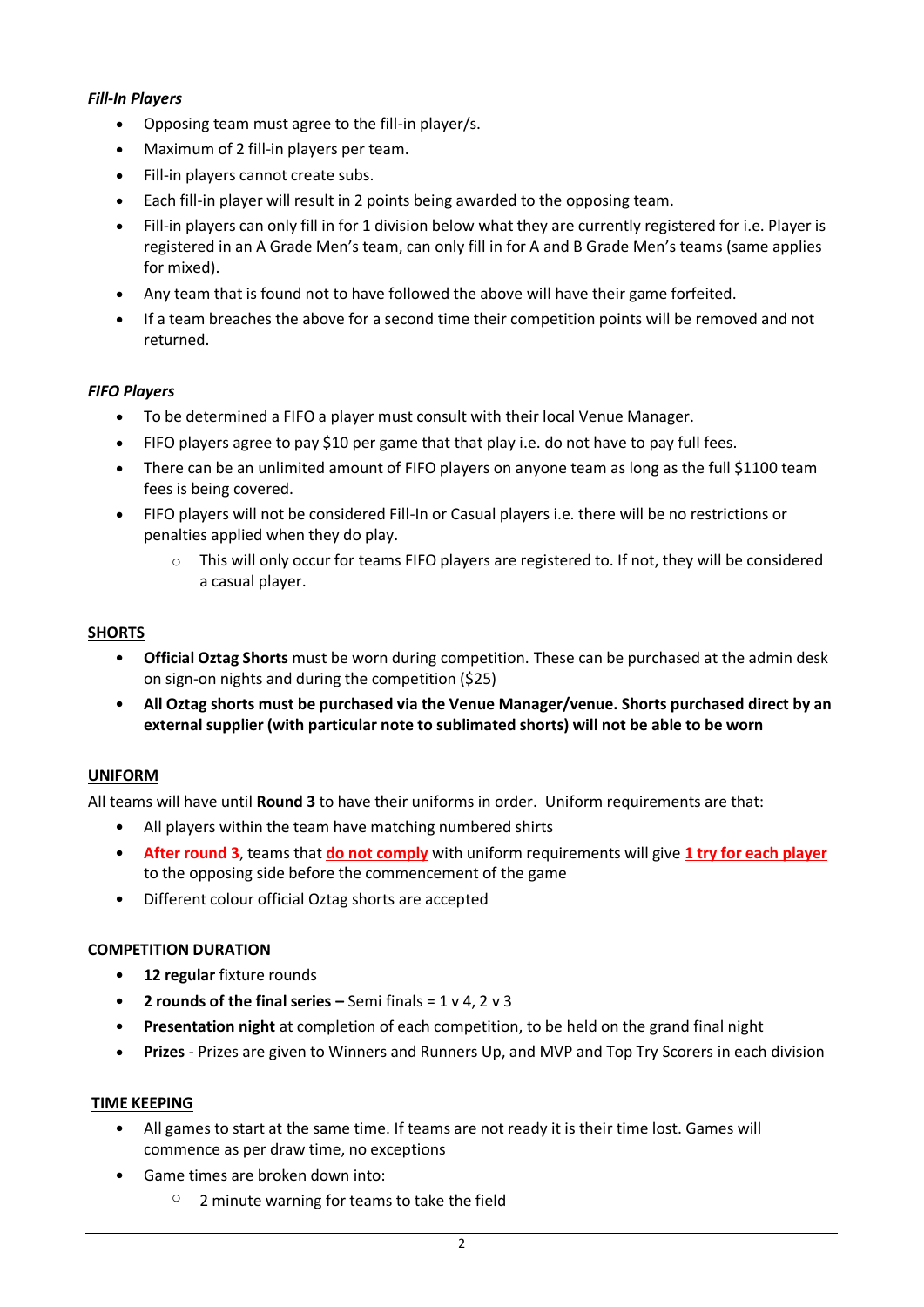- o 20 minute halves
- $\circ$  2 minute half time
- o 3 minutes between games

# **POINTS SCORING SYSTEM**

- Win or bye 3 points
- Draw 2 points
- Loss or forfeit with sufficient notice 1 point
- Forfeit without sufficient notice 0 points

# **FORFEITS**

- Teams must field 5 players inside of 5 minutes into the game or they forfeit
- Mixed teams can only field a team of 4 men maximum however a team can field up to 8 women, therefore the minimum field requirements are 4 men and 1 woman
- Teams that win due to opposition team forfeit receive 3 competition points and 5 Tries 'for'
- Teams that forfeit and do not notify the competition Manager by 4.30pm on game day receive no points and 5 tries 'against'
- Forfeiting teams that notify the competition Manager by 4.30pm on game day receive 1 point and 5 points 'against'

# **WET WEATHER**

- A decision will be made no later than 3.00pm on game night to see whether grounds are playable.
- For information please check the following after 3.00pm on game night:
	- o Facebook page
	- o Website
	- o Contact the Venue Manager

# **SIN BINS AND SEND OFFS**

- Automatic penalties apply to any player being sent off or sin binned
- The automatic penalties can be increased should the Venue Manager decide it is warranted
- For more information on the Player Discipline process please refer to the Qld Oztag Policy Manual

# *Send Offs*

- Any player **sent off** will **automatically** be given a **2-week suspension**
- Individual incidents will be revised and may attract larger suspensions as per the Qld Oztag Policy manual
- If the player wishes to **appeal**, this must be done **in writing** within 1 week of the related incident as per the Qld Oztag Policy manual
- **In addition** to the 2 weeks suspension the player will be asked to be **a Touch Judge** for **4 games**. Until these 4 games are completed the player will not be able to return to play at any Oztag Venue within Qld

#### *Sin Bins*

 A player who is sin binned will be asked to stand at the oppositions try line for a period to be determined by the referee